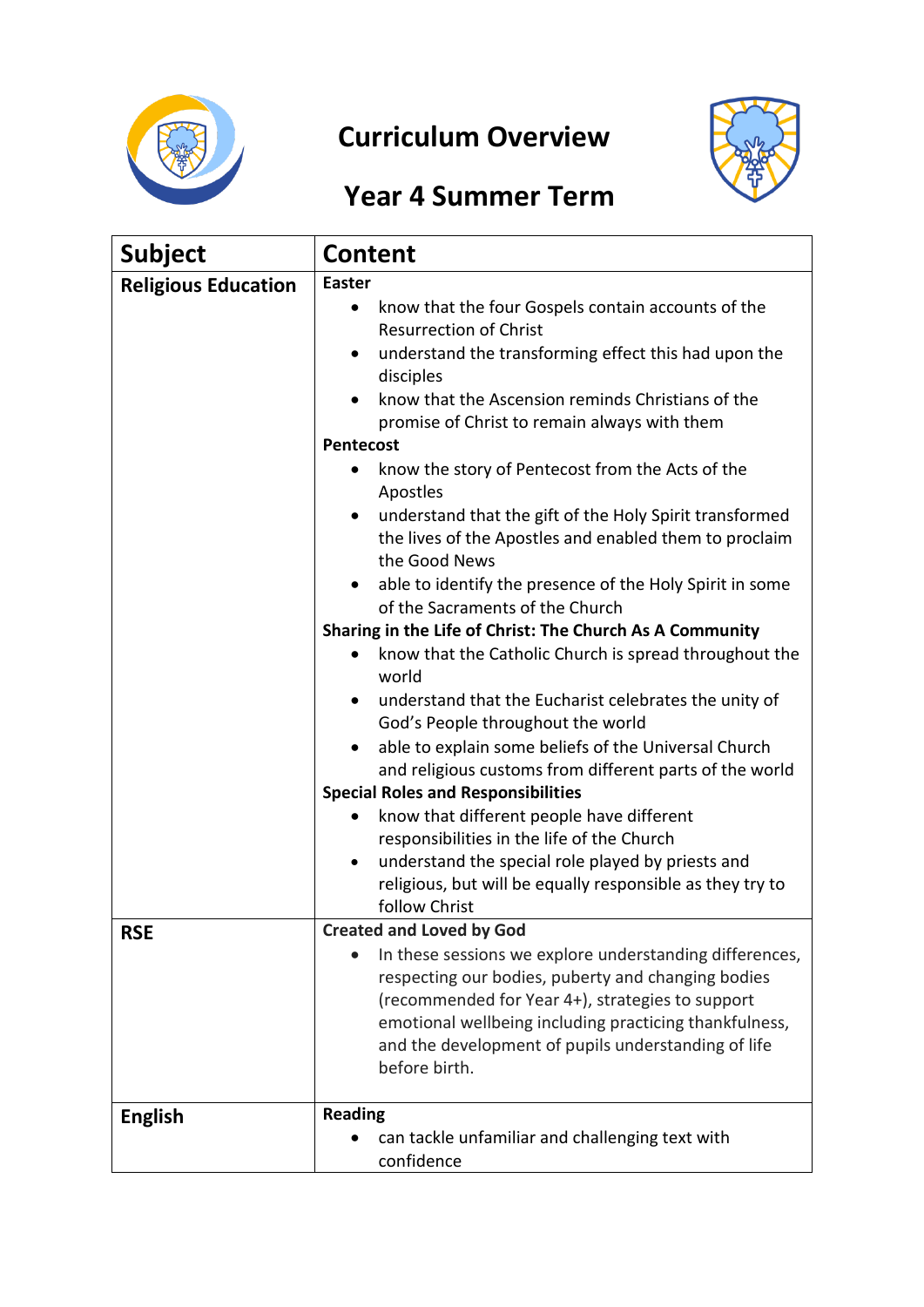| can identify expressive, figurative and descriptive<br>$\bullet$      |
|-----------------------------------------------------------------------|
| language used to create effects in poetry and prose                   |
| can use skimming, scanning and note taking to identify<br>$\bullet$   |
| the gist or key points in text                                        |
| can recognise the ways writers present issues and<br>$\bullet$        |
| points of view in fiction and non-fiction                             |
| can identify how dialogue is used to present a character<br>$\bullet$ |
| or how a report is introduced                                         |
| can talk about different aspects of language used in<br>$\bullet$     |
| poems and prose, for example, from vocabulary and                     |
| dialect                                                               |
| can evaluate text, referring to relevant passages to                  |
| support their opinion                                                 |
| able to cope with different features of the language,                 |
| such as, abbreviations, colloquialisms, and specialist                |
| vocabulary                                                            |
| can identify features of distinctive poetic form                      |
| <b>Writing</b>                                                        |
| <b>Fables</b>                                                         |
| develop dialogue, to include powerful language<br>$\bullet$           |
| write correctly punctuated dialogue<br>$\bullet$                      |
| write compound sentences, adapting simple sentences<br>$\bullet$      |
| use conjunctions, to express time or cause                            |
| <b>Instructions and explanations</b>                                  |
| identify features of instructions including type of                   |
| vocabulary used                                                       |
| understand the use of flow charts in explanatory texts<br>$\bullet$   |
| recognise verbs in the present tense                                  |
| understand the use of summaries in explanatory texts                  |
| <b>Persuasive writing</b>                                             |
| learn how to use prepositions                                         |
| write sentences using adjectives and prepositions                     |
| assemble a persuasive poster                                          |
| distinguish possessive apostrophes from those used in                 |
| contractions                                                          |
| <b>Nonsense poems</b>                                                 |
| use phonological knowledge to decode nonsense words                   |
| identify syllabic structure of limericks                              |
| identify adverbial phrases in poems                                   |
| discuss how language changes and evolves                              |
|                                                                       |
| <b>Grammar, Punctuation and Spelling</b>                              |
| use apostrophes in reading and to whom or what they<br>refer          |
|                                                                       |
| understanding the basic rules for apostrophising<br>singular nouns    |
|                                                                       |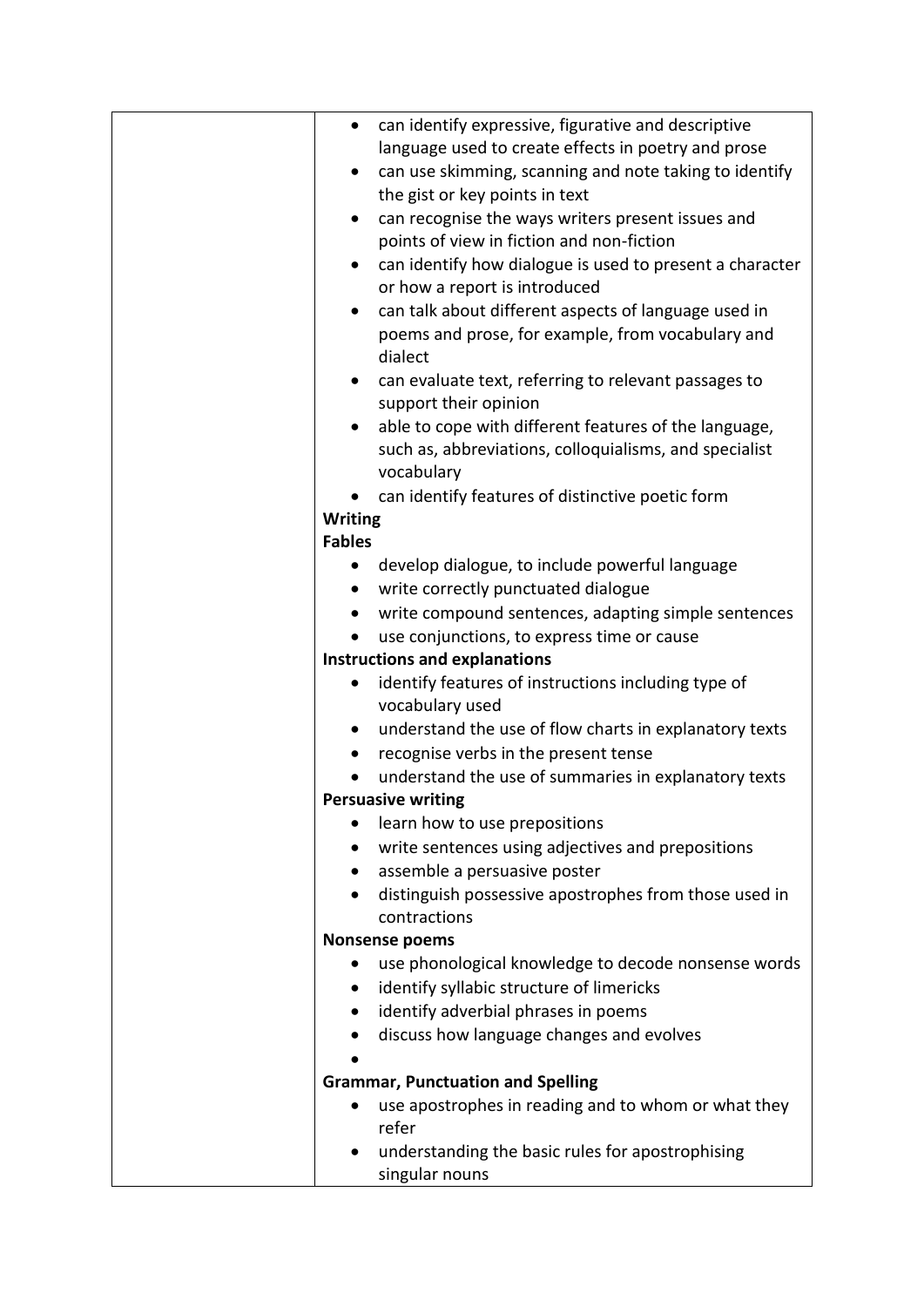|                    | distinguishing between uses of the apostrophe for<br>$\bullet$                                                 |
|--------------------|----------------------------------------------------------------------------------------------------------------|
|                    | contraction and possession                                                                                     |
|                    | begin to use the apostrophe appropriately in their own<br>writing                                              |
|                    | understand the significance of the word order (changes<br>$\bullet$                                            |
|                    | meaning, has no meaning, or still retaining the same                                                           |
|                    | meaning)                                                                                                       |
|                    | recognise how commas, connectives and full stops are<br>$\bullet$                                              |
|                    | used to join and separate clauses and identify in their                                                        |
|                    | writing where each is more effective                                                                           |
|                    | all Standard 4 punctuation correctly used                                                                      |
|                    | be aware of the use of connectives, adverbs, adverbial<br>$\bullet$                                            |
|                    | phrases, conjunctions, to structure an argument                                                                |
| <b>Mathematics</b> | <b>Addition Decimals</b>                                                                                       |
|                    | compare numbers with the same number of decimal                                                                |
|                    | places up to two decimal places                                                                                |
|                    | round decimals with one decimal place to the nearest<br>$\bullet$<br>whole number                              |
|                    | recognise and write decimal equivalents to $\frac{1}{2}$ % $\frac{3}{4}$<br>$\bullet$                          |
|                    | find the effect of dividing a one or two digit number by<br>$\bullet$                                          |
|                    | 10 or 100, identifying the value of the digits in the                                                          |
|                    | answer as ones, tenths and hundredths                                                                          |
|                    | <b>Money</b>                                                                                                   |
|                    | estimate, compare and calculate different measures,                                                            |
|                    | including money in pounds and pence                                                                            |
|                    | solve simple measure and money problems involving                                                              |
|                    | fractions and decimals to two decimal places                                                                   |
|                    | <b>Time</b>                                                                                                    |
|                    | convert between different units of measure [for                                                                |
|                    | example, kilometre to metre; hour to minute]                                                                   |
|                    | read, write and convert time between analogue and                                                              |
|                    | digital 12- and 24-hour clocks                                                                                 |
|                    | solve problems involving converting from hours to                                                              |
|                    | minutes; minutes to seconds; years to months; weeks                                                            |
|                    | to days                                                                                                        |
|                    | <b>Statistics</b>                                                                                              |
|                    | interpret and present discrete and continuous data                                                             |
|                    | using appropriate graphical methods, including bar<br>charts and time graphs                                   |
|                    |                                                                                                                |
|                    | solve comparison, sum and difference problems using<br>information presented in bar charts, pictograms, tables |
|                    | and other graphs                                                                                               |
|                    | <b>Properties of Shape</b>                                                                                     |
|                    | identify acute and obtuse angles and compare and                                                               |
|                    | order angles up to two right angles by size                                                                    |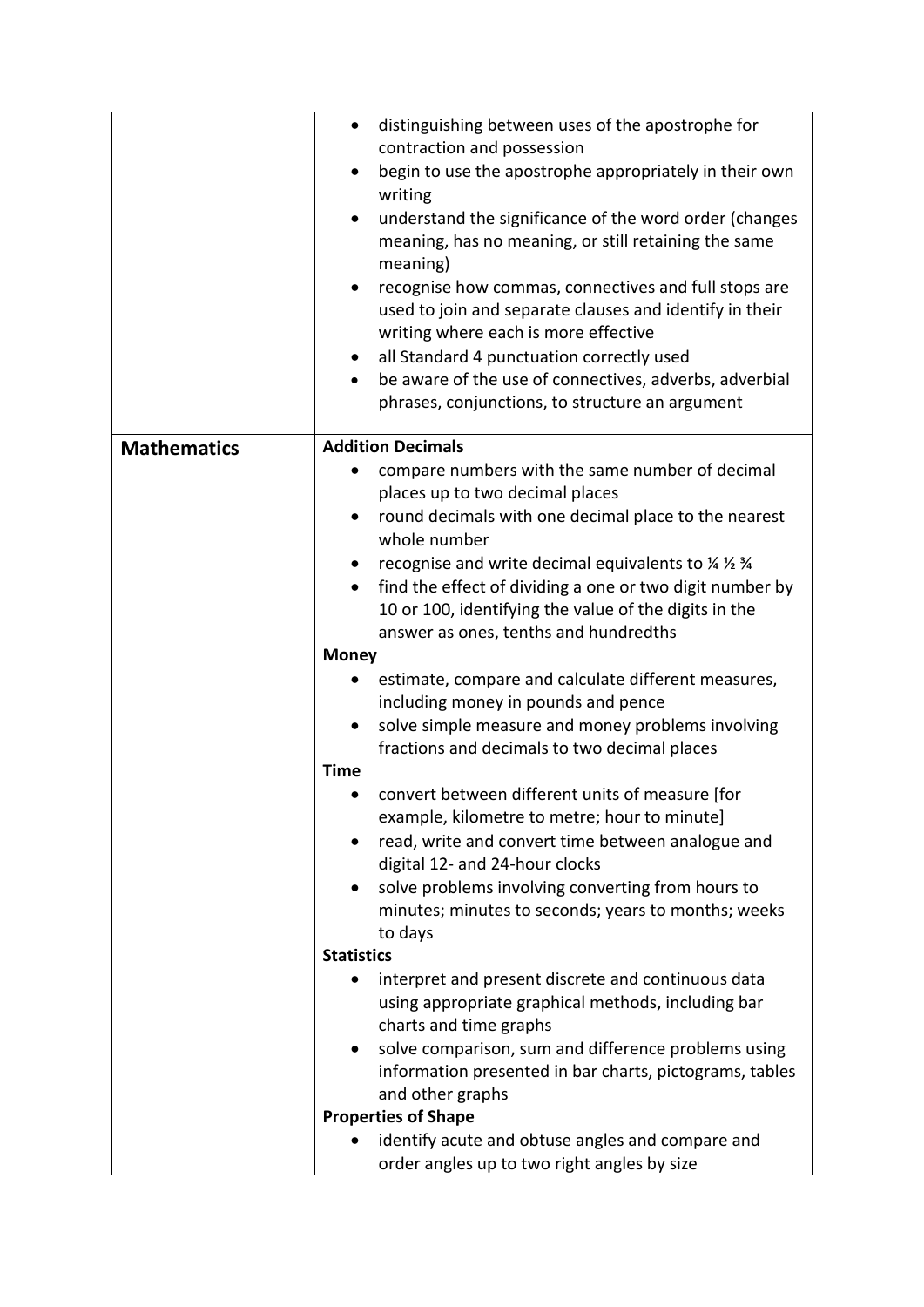|                  | compare and classify geometric shapes, including<br>٠<br>quadrilaterals and triangles, based on their properties<br>and sizes<br>identify lines of symmetry in 2-D shapes presented in<br>different orientations<br>complete a simple symmetric figure with respect to a<br>specific line of symmetry<br><b>Position and Direction</b><br>describe positions on a 2-D grid as coordinates in the<br>first quadrant<br>plot specified points and draw sides to complete a given<br>polygon<br>describe movements between positions as translations<br>of a given unit to the left/ right and up/ down |
|------------------|------------------------------------------------------------------------------------------------------------------------------------------------------------------------------------------------------------------------------------------------------------------------------------------------------------------------------------------------------------------------------------------------------------------------------------------------------------------------------------------------------------------------------------------------------------------------------------------------------|
| <b>Biology</b>   | <b>Animals including Humans</b>                                                                                                                                                                                                                                                                                                                                                                                                                                                                                                                                                                      |
|                  | describe the simple functions of the basic parts of the<br>digestive system in humans<br>identify the different types of teeth in humans and their                                                                                                                                                                                                                                                                                                                                                                                                                                                   |
|                  | simple functions                                                                                                                                                                                                                                                                                                                                                                                                                                                                                                                                                                                     |
|                  | construct and interpret a variety of food chains,<br>$\bullet$                                                                                                                                                                                                                                                                                                                                                                                                                                                                                                                                       |
|                  | identifying producers, predators and prey<br>compare the diets of different animals                                                                                                                                                                                                                                                                                                                                                                                                                                                                                                                  |
|                  | list foods that are unhealthy and explain why                                                                                                                                                                                                                                                                                                                                                                                                                                                                                                                                                        |
|                  |                                                                                                                                                                                                                                                                                                                                                                                                                                                                                                                                                                                                      |
| <b>Computing</b> |                                                                                                                                                                                                                                                                                                                                                                                                                                                                                                                                                                                                      |
|                  | Unit 7 - Effective Searching<br><b>Using a Search Engine</b>                                                                                                                                                                                                                                                                                                                                                                                                                                                                                                                                         |
|                  | Children can structure search queries to locate specific<br>information.                                                                                                                                                                                                                                                                                                                                                                                                                                                                                                                             |
|                  | <b>Use Search Effectively to Answer Questions</b>                                                                                                                                                                                                                                                                                                                                                                                                                                                                                                                                                    |
|                  | Children have used search to answer a series of questions.                                                                                                                                                                                                                                                                                                                                                                                                                                                                                                                                           |
|                  | Children have written search questions for a friend to<br>solve.                                                                                                                                                                                                                                                                                                                                                                                                                                                                                                                                     |
|                  | <b>Reliable Information Sources</b>                                                                                                                                                                                                                                                                                                                                                                                                                                                                                                                                                                  |
|                  | Children can analyse the contents of a web page for clues<br>$\bullet$                                                                                                                                                                                                                                                                                                                                                                                                                                                                                                                               |
|                  | about the credibility of the information.                                                                                                                                                                                                                                                                                                                                                                                                                                                                                                                                                            |
|                  | Unit 8 - Hardware Investigators                                                                                                                                                                                                                                                                                                                                                                                                                                                                                                                                                                      |
|                  | <b>Hardware</b><br>Children can name the different parts of a desktop                                                                                                                                                                                                                                                                                                                                                                                                                                                                                                                                |
|                  | computer.                                                                                                                                                                                                                                                                                                                                                                                                                                                                                                                                                                                            |
|                  | Children know what the function of the different parts of<br>$\bullet$                                                                                                                                                                                                                                                                                                                                                                                                                                                                                                                               |
|                  | a computer is.                                                                                                                                                                                                                                                                                                                                                                                                                                                                                                                                                                                       |
|                  | <b>Parts of a Computer</b><br>Children have created a leaflet to show the function of                                                                                                                                                                                                                                                                                                                                                                                                                                                                                                                |
|                  | computer parts.                                                                                                                                                                                                                                                                                                                                                                                                                                                                                                                                                                                      |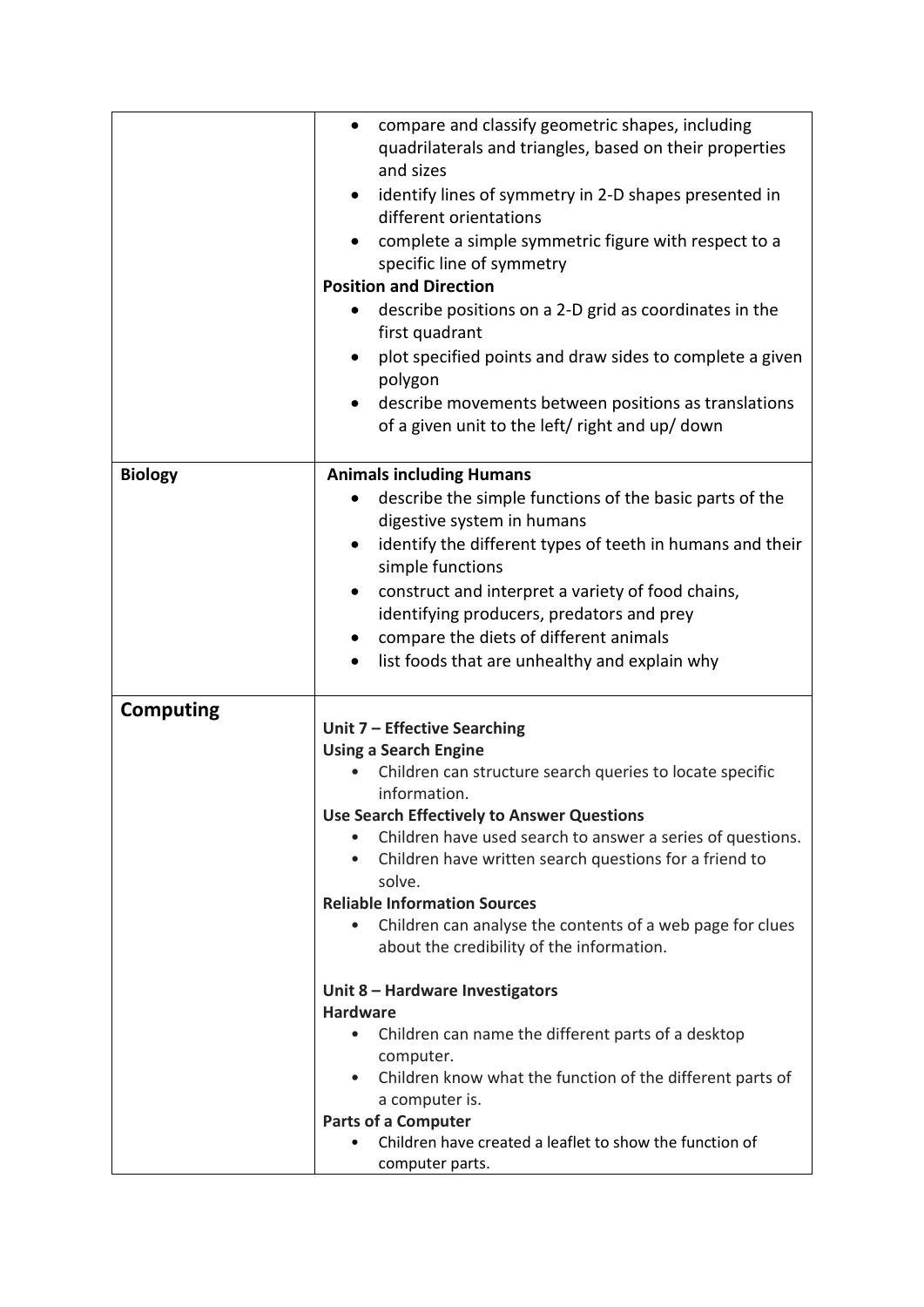|           | Unit 9 - Making Music                                                                               |
|-----------|-----------------------------------------------------------------------------------------------------|
|           | <b>Understanding Music</b>                                                                          |
|           | Children can use appropriate musical language to discuss<br>a piece of music.                       |
| $\bullet$ | Children can identify sounds in a piece of music.                                                   |
| $\bullet$ | Children can explain how a piece of music makes them<br>feel.                                       |
|           | <b>Rhythm and Tempo.</b>                                                                            |
| $\bullet$ | Children can identify and recall a simple rhythm.                                                   |
| $\bullet$ | Children can explain what tempo is, and how changing it<br>can change the mood of a piece of music. |
| $\bullet$ | Children can create their own simple rhythm using Busy                                              |
|           | Beats.                                                                                              |
|           | <b>Melody and Pitch</b>                                                                             |
|           | Children can show an understanding of melody.<br>$\bullet$                                          |
| $\bullet$ | Children can create a simple melodic pattern using<br>2Sequence and Busy Beats.                     |
| $\bullet$ | Children can use a variety of notes, experimenting with<br>pitch.                                   |
|           | <b>Creating Music</b>                                                                               |
| $\bullet$ | Children can explore and understand how music is<br>created.                                        |
| $\bullet$ | Children can experiment with pitch, rhythm, and melody                                              |
|           | to create a piece of house music on Busy Beats.                                                     |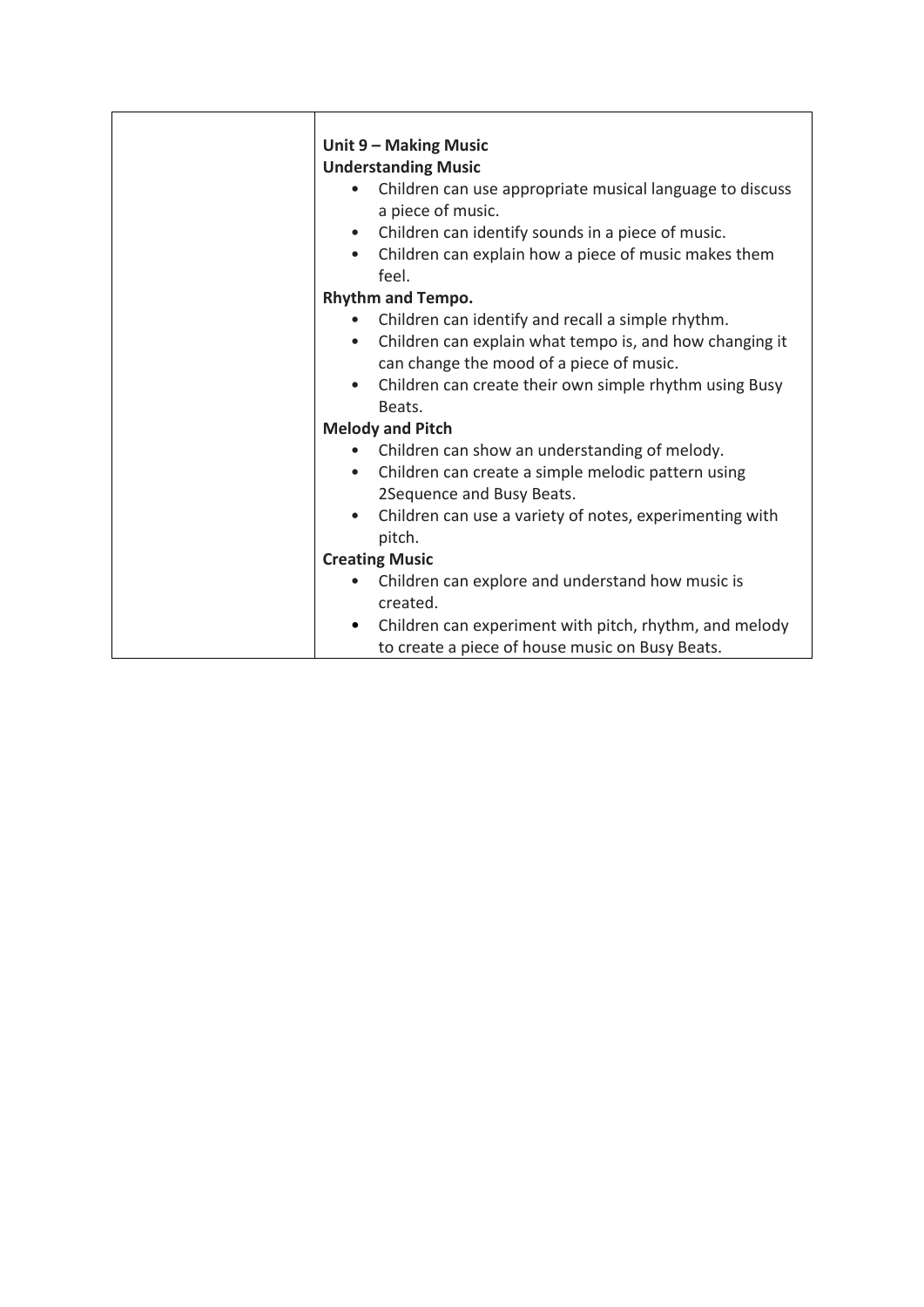#### **Creative Curriculum**

We deliver the following subjects through whole school topics and they are collectively referred to as the Creative Curriculum: Art and Design, Design Technology, Geography, History and Music.

Each term the whole school follow a topic theme incorporating many curriculum areas with a particular focus on one of the Creative Curriculum subjects.

(See Creative Curriculum Two Year Cycle).

#### **YEAR A Summer : Sport and Leisure/ Team work**

**Main focus:** Music – Composing- using the topic theme as a stimulus for their own work then performing as part of an ensemble.

- identify and recall rhythmic and melodic patterns
- identify repeated patterns used in a variety of music (ostinato)
- analyse and comment on how sounds are used to create different moods
- explore and perform different types of accompaniment
- create textures by combining sounds in different ways
- improvise simple tunes based on the pentatonic scale
- compose descriptive music in pairs and make improvements to their own work
- perform with awareness of different parts

#### **Secondary Focus:** History /

Geography Project extending some of the work taught over the year.

#### **YEAR A**

# **Summer 2 : Beside the Seaside**

**Main focus**: Art and Design: exploring 3D seats (deckchairs).

### **YEAR B Summer : Our Wonderful World**

**Main focus**: Art and Design: exploring painted landscapes

- select and record from first hand observation, experience and imagination, and explore ideas in a sketch book
- explore the roles and purposes of artists, craftspeople and designers working in different times and cultures
- compare ideas, methods and approaches in their own and others' work and say what they think and feel about them
- make informed choices in drawing inc. paper and media
- alter and refine drawings and describe changes using art vocabulary
- explore relationships between line and tone, pattern and shape, line and texture
- make and match colours with increasing accuracy
- use more specific colour language e.g. tint, tone, shade, hue
- plan and create different effects and textures with paint

#### **YEAR B**

**Summer 2: Food Glorious Food**

**Main focus:** Music – composing

• identify and recall rhythmic and melodic patterns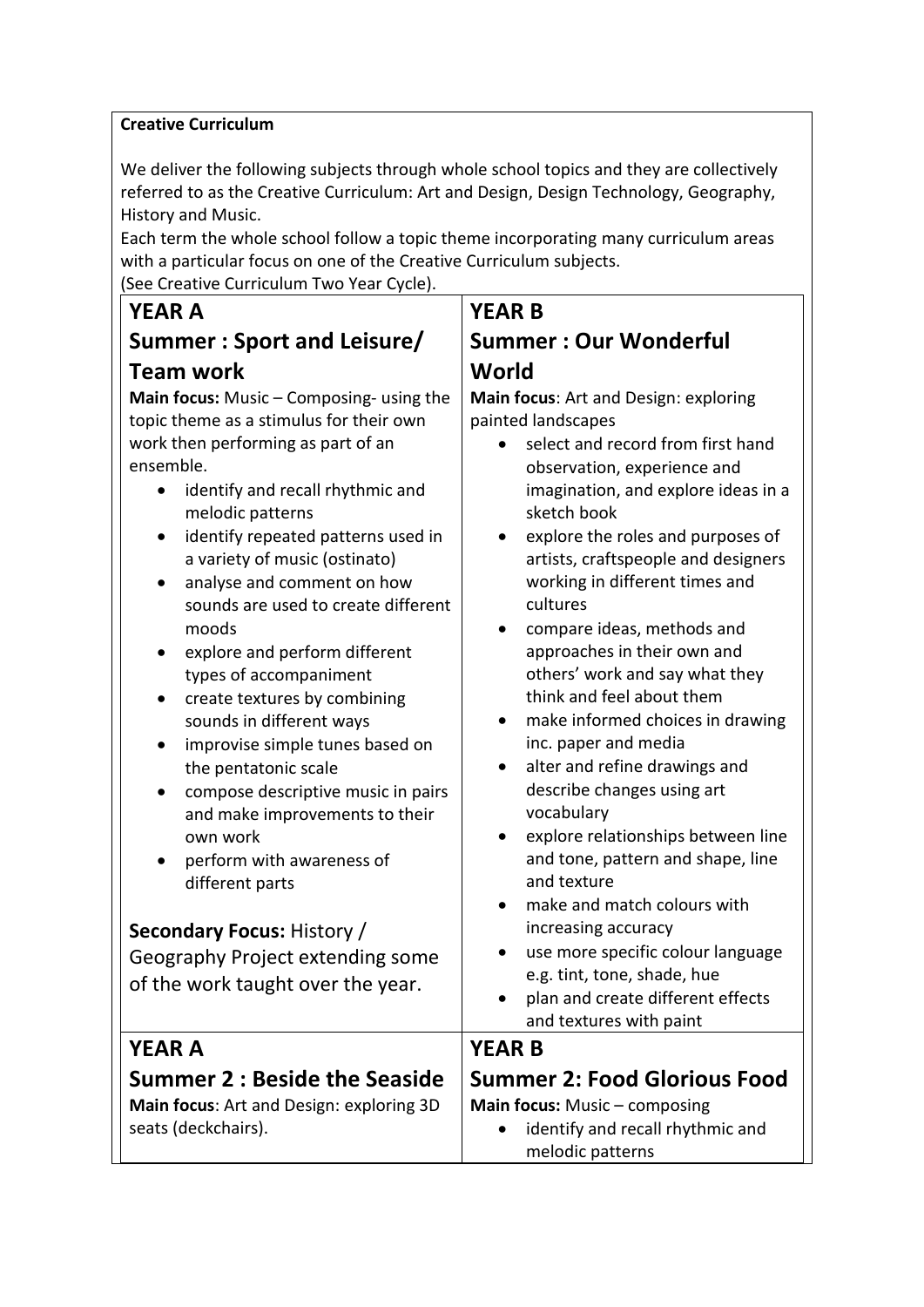| We will look at the structure and<br>moveable parts in a deckchair and design<br>and make our own 3D models<br>explore the roles and purposes of<br>artists, craftspeople and designers<br>working in different times and<br>cultures<br>compare ideas, methods and<br>approaches in their own and<br>others' work and say what they<br>think and feel about them<br>adapt their work according to their<br>views and describe how they might<br>develop it further<br>alter and refine drawings and<br>$\bullet$<br>describe changes using art<br>vocabulary<br>collect images and information<br>independently in a sketchbook<br>explore relationships between line<br>$\bullet$<br>and tone, pattern and shape, line<br>and texture<br>use a variety of materials to build a<br>$\bullet$<br>3D design<br>explore ways of joining materials<br><b>Strike and Field Games</b><br><b>Physical Education</b><br><b>Learning Outcomes:</b> |                                                            | $\bullet$<br>$\bullet$<br>$\bullet$<br>$\bullet$<br>$\bullet$ | identify repeated patterns used in<br>a variety of music (ostinato)<br>identify ways sounds are used to<br>accompany a song<br>analyse and comment on how<br>sounds are used to create different<br>moods<br>explore and perform different<br>types of accompaniment<br>explore and select different<br>melodic patterns<br>recognise and explore different<br>combinations of pitch sounds<br>identify melodic phrases and play<br>them by ear<br>create textures by combining<br>sounds indifferent ways<br>create music that describes<br>contrasting moods/emotions<br>improvise simple tunes based on<br>the pentatonic scale<br>compose descriptive music in pairs<br>and make improvements to their<br>own work<br>create an accompaniment to a<br>known song<br>perform with awareness of<br>different parts<br>according to what they need for<br>the task<br>show increasing independence and<br>creativity with the painting process<br>research, create and refine a print<br>using a variety of techniques |
|--------------------------------------------------------------------------------------------------------------------------------------------------------------------------------------------------------------------------------------------------------------------------------------------------------------------------------------------------------------------------------------------------------------------------------------------------------------------------------------------------------------------------------------------------------------------------------------------------------------------------------------------------------------------------------------------------------------------------------------------------------------------------------------------------------------------------------------------------------------------------------------------------------------------------------------------|------------------------------------------------------------|---------------------------------------------------------------|-------------------------------------------------------------------------------------------------------------------------------------------------------------------------------------------------------------------------------------------------------------------------------------------------------------------------------------------------------------------------------------------------------------------------------------------------------------------------------------------------------------------------------------------------------------------------------------------------------------------------------------------------------------------------------------------------------------------------------------------------------------------------------------------------------------------------------------------------------------------------------------------------------------------------------------------------------------------------------------------------------------------------|
|                                                                                                                                                                                                                                                                                                                                                                                                                                                                                                                                                                                                                                                                                                                                                                                                                                                                                                                                            | an object or ball overarm.<br>intercept an object or ball. |                                                               | throw an object with varying speed and accuracy. throw<br>choose appropriate positioning when fielding.<br>work collaboratively in small teams.                                                                                                                                                                                                                                                                                                                                                                                                                                                                                                                                                                                                                                                                                                                                                                                                                                                                         |
|                                                                                                                                                                                                                                                                                                                                                                                                                                                                                                                                                                                                                                                                                                                                                                                                                                                                                                                                            |                                                            |                                                               |                                                                                                                                                                                                                                                                                                                                                                                                                                                                                                                                                                                                                                                                                                                                                                                                                                                                                                                                                                                                                         |